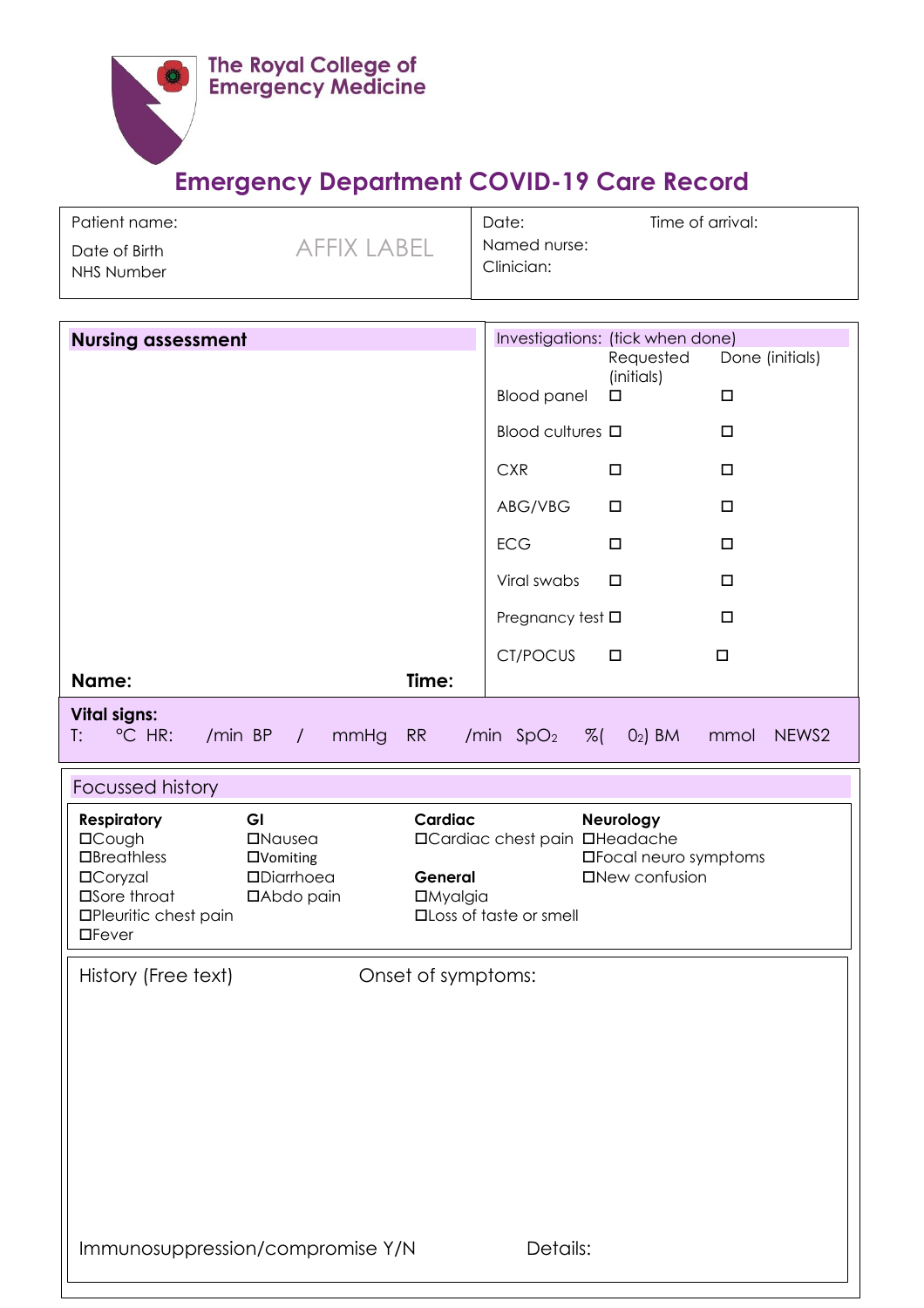| <b>Medications</b>                                 | Allergies and Adverse Drug Reactions-List the medications or<br>substances and the nature of the reaction (write NKDA if<br>none) |             |               |  |  |  |
|----------------------------------------------------|-----------------------------------------------------------------------------------------------------------------------------------|-------------|---------------|--|--|--|
|                                                    | It is mandatory to complete this section<br>Medicine/substance                                                                    |             | Reaction      |  |  |  |
|                                                    | Sign (Name)                                                                                                                       |             | Date          |  |  |  |
|                                                    | Allergy status<br>unconfirmed                                                                                                     | Sign (name) | Date and time |  |  |  |
| <b>Examination</b>                                 |                                                                                                                                   |             |               |  |  |  |
| Heart sounds:                                      |                                                                                                                                   |             |               |  |  |  |
|                                                    |                                                                                                                                   |             |               |  |  |  |
| GCS $E / 4$<br>M /6<br>/5<br>V<br>Total /15        | <b>CXR Findings:</b>                                                                                                              |             |               |  |  |  |
| Lateralising neuro signs: Y/N                      |                                                                                                                                   | ECG:        |               |  |  |  |
|                                                    |                                                                                                                                   |             |               |  |  |  |
| <b>Primary Diagnosis</b>                           |                                                                                                                                   |             |               |  |  |  |
| Likely $\square$<br>COVID-19<br>Possible $\square$ | Unlikely $\square$                                                                                                                |             |               |  |  |  |
| Other (please specify):                            |                                                                                                                                   |             |               |  |  |  |
| Secondary diagnoses/problems<br>1.                 |                                                                                                                                   |             |               |  |  |  |
| 2.                                                 |                                                                                                                                   |             |               |  |  |  |
| 3.                                                 |                                                                                                                                   |             |               |  |  |  |
| 4.                                                 |                                                                                                                                   |             |               |  |  |  |
| 5.                                                 |                                                                                                                                   |             |               |  |  |  |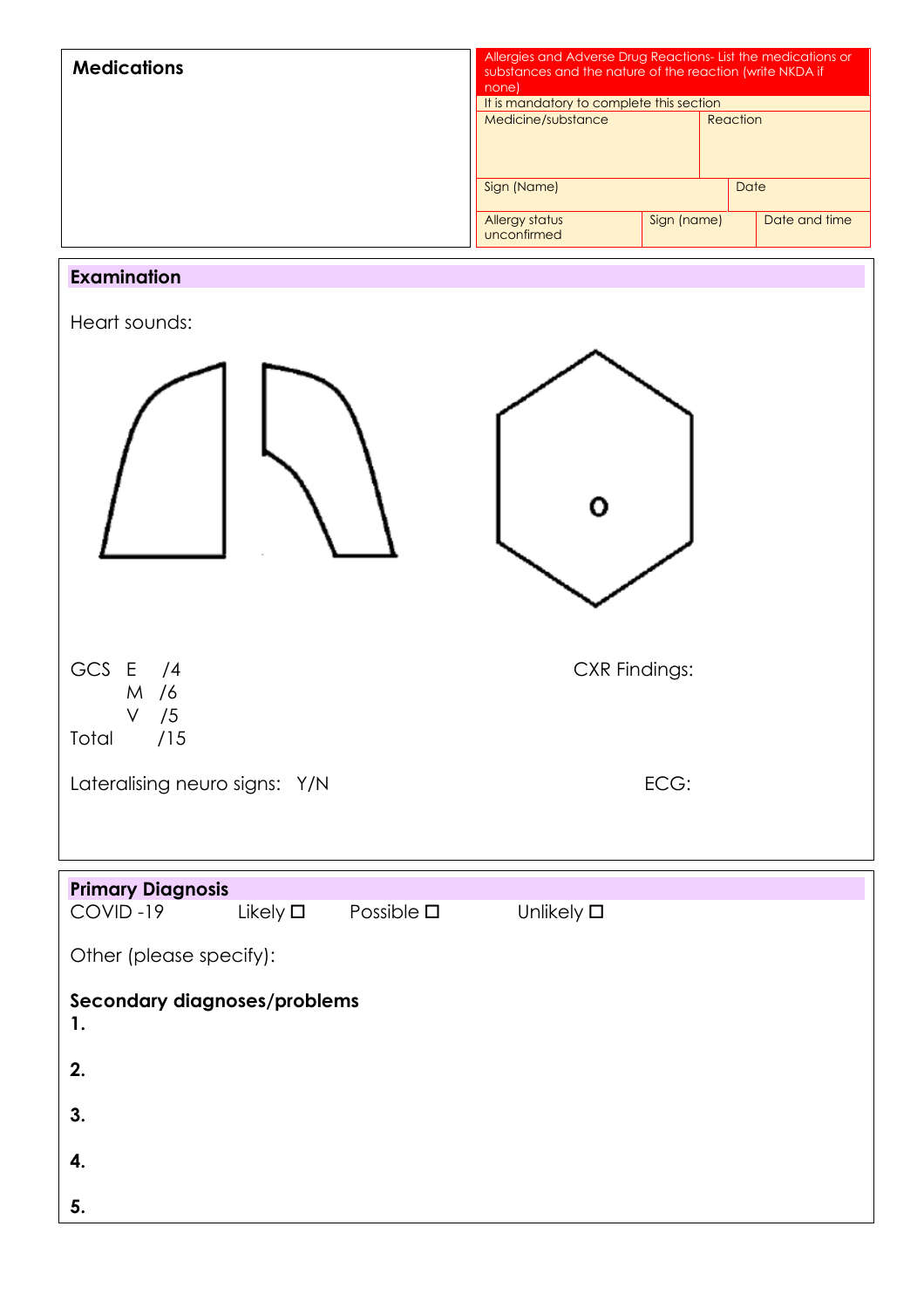| Date | Time | Drug        | <b>Dose</b> | Route | Prescriber (sign/name) | Given by | Time |
|------|------|-------------|-------------|-------|------------------------|----------|------|
|      |      | Paracetamol | lg          |       |                        |          |      |
|      |      |             |             |       |                        |          |      |
|      |      |             |             |       |                        |          |      |
|      |      |             |             |       |                        |          |      |
|      |      |             |             |       |                        |          |      |
|      |      |             |             |       |                        |          |      |
|      |      |             |             |       |                        |          |      |
|      |      |             |             |       |                        |          |      |

| <b>Oxygen prescription</b>                                                  |                                          |                                 |                                 |  |  |
|-----------------------------------------------------------------------------|------------------------------------------|---------------------------------|---------------------------------|--|--|
| Time:<br>Date:                                                              | Date:<br>Time:                           | Date:<br>Time:                  | Date:<br>Time:                  |  |  |
| Circle target oxygen saturation<br>Circle target oxygen saturation          |                                          | Circle target oxygen saturation | Circle target oxygen saturation |  |  |
| 94-98%<br>Other………<br>88-92%                                                | 88-92% 94-98%<br>Other                   | 88-92% 94-98% Other             | 94-98%<br>Other<br>88-92%       |  |  |
| Device:                                                                     | Device:                                  | Device:                         | Device:                         |  |  |
| Starting flow rate                                                          | Starting flow rate<br>Starting flow rate |                                 | Starting flow rate              |  |  |
| L/min<br>L/min                                                              |                                          | L/min                           | L/min                           |  |  |
| Maximum flow<br>Maximum flow                                                |                                          | Maximum flow                    | Maximum flow                    |  |  |
| rate L/min<br>rate L/min                                                    |                                          | rate L/min                      | rate L/min                      |  |  |
| Sign (Name)<br>Sign (Name)                                                  |                                          | Sign (Name)                     | Sign (Name)                     |  |  |
|                                                                             |                                          |                                 |                                 |  |  |
| A Air<br><b>SM</b> Simple Mask<br><b>CPAP Patient on CPAP</b>               |                                          |                                 |                                 |  |  |
| <b>NRBM</b> Reservoir mask<br>N nasal cannulae<br><b>NIV Patient on NIV</b> |                                          |                                 |                                 |  |  |
| V Venturi (state %)                                                         |                                          |                                 |                                 |  |  |

## **Results**

| Gases              | Time |        |                                                                                  |  |                                                |  |  |
|--------------------|------|--------|----------------------------------------------------------------------------------|--|------------------------------------------------|--|--|
| Arterial or venous |      |        |                                                                                  |  |                                                |  |  |
| pH                 |      |        |                                                                                  |  |                                                |  |  |
| p02 (kPa)          |      |        |                                                                                  |  |                                                |  |  |
| pCO2 (kPa)         |      |        |                                                                                  |  |                                                |  |  |
| Lactate            |      |        |                                                                                  |  |                                                |  |  |
| <b>BE</b>          |      |        |                                                                                  |  |                                                |  |  |
| Fi02 or L/min      |      |        |                                                                                  |  |                                                |  |  |
|                    |      |        | If first CO2 normal monitor using Sp02 only unless marked clinical deterioration |  |                                                |  |  |
| Test               |      | Result | Reviewed by                                                                      |  | Features suggestive of Covid-19                |  |  |
| Sodium             |      |        |                                                                                  |  |                                                |  |  |
| Potassium          |      |        |                                                                                  |  |                                                |  |  |
| Urea               |      |        |                                                                                  |  |                                                |  |  |
| Creatinine         |      |        |                                                                                  |  |                                                |  |  |
| <b>ALT</b>         |      |        |                                                                                  |  | May be elevated                                |  |  |
| Bilirubin          |      |        |                                                                                  |  | May be elevated                                |  |  |
| Procalcitonin      |      |        |                                                                                  |  | Normal (elevated with bacterial 2ry infection) |  |  |
| Troponin           |      |        |                                                                                  |  | May be elevated if myocarditis                 |  |  |
| CRP                |      |        |                                                                                  |  | Markedly elevated                              |  |  |
| Amylase            |      |        |                                                                                  |  | May be elevated                                |  |  |
| Haemoglobin        |      |        |                                                                                  |  |                                                |  |  |
| WCC (total)        |      |        |                                                                                  |  | decreased                                      |  |  |
| Lymphocyte count   |      |        |                                                                                  |  | decreased                                      |  |  |
| Neutrophil count   |      |        |                                                                                  |  |                                                |  |  |
| Platelets          |      |        |                                                                                  |  |                                                |  |  |
| PT<br><b>APTT</b>  |      |        |                                                                                  |  |                                                |  |  |
|                    |      |        |                                                                                  |  |                                                |  |  |
| Pregnancy test     |      |        |                                                                                  |  |                                                |  |  |
| D dimer            |      |        |                                                                                  |  |                                                |  |  |
| LDH                |      |        |                                                                                  |  |                                                |  |  |